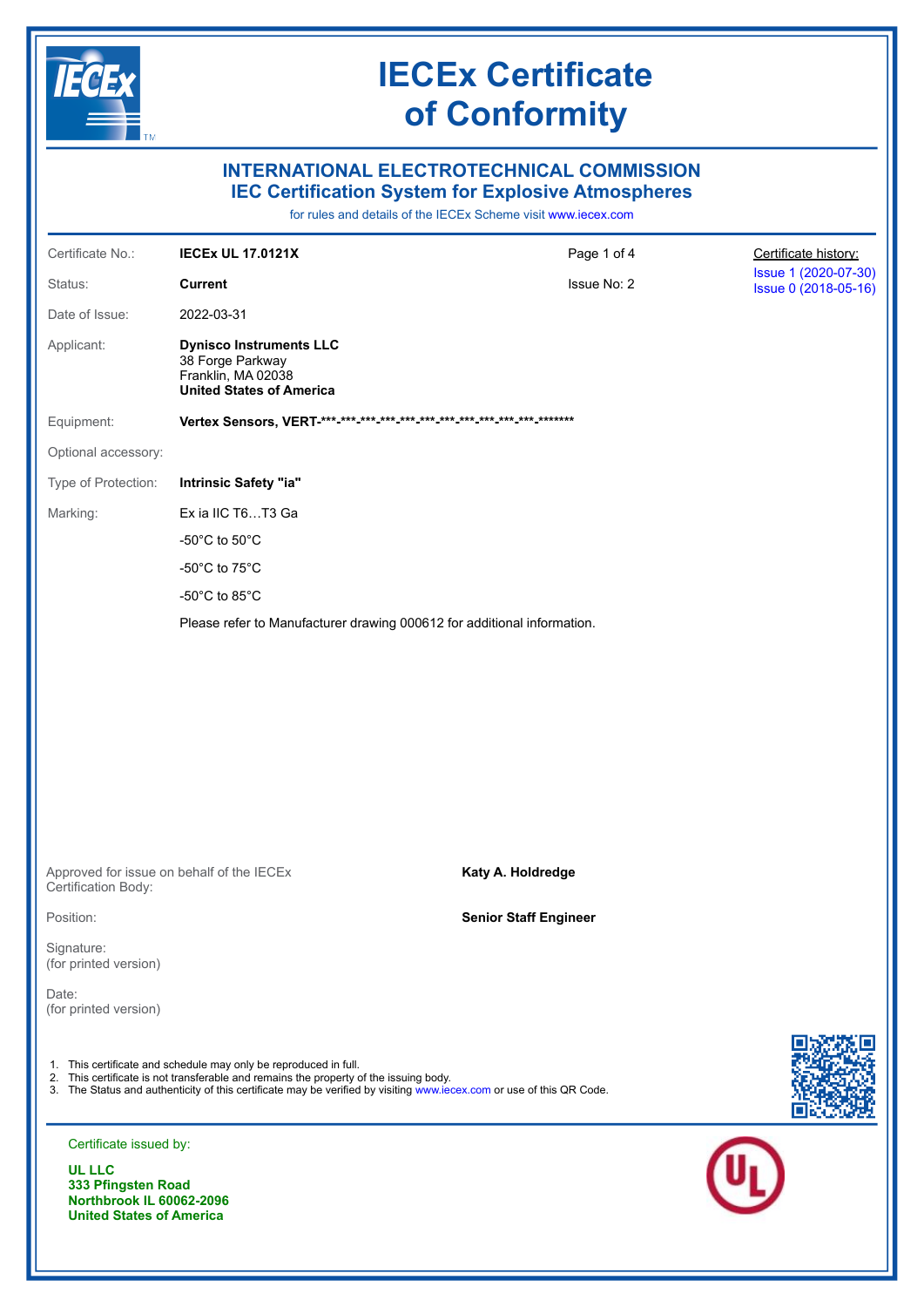

## **IECEx Certificate of Conformity**

| Certificate No.:            | <b>IECEX UL 17.0121X</b>                                                                                                                                                                                                                                                                                                                                                                                                                                                                                 | Page 2 of 4 |
|-----------------------------|----------------------------------------------------------------------------------------------------------------------------------------------------------------------------------------------------------------------------------------------------------------------------------------------------------------------------------------------------------------------------------------------------------------------------------------------------------------------------------------------------------|-------------|
| Date of issue:              | 2022-03-31                                                                                                                                                                                                                                                                                                                                                                                                                                                                                               | Issue No: 2 |
| Manufacturer:               | <b>Dynisco Instruments LLC</b><br>38 Forge Parkway<br>Franklin, MA 02038                                                                                                                                                                                                                                                                                                                                                                                                                                 |             |
| Manufacturing<br>locations: | <b>United States of America</b><br><b>Dynisco Instruments LLC</b><br>38 Forge Parkway<br>Franklin, MA 02038<br><b>United States of America</b>                                                                                                                                                                                                                                                                                                                                                           |             |
|                             | This certificate is issued as verification that a sample(s), representative of production, was assessed and tested and found to comply with the<br>IEC Standard list below and that the manufacturer's quality system, relating to the Ex products covered by this certificate, was assessed and<br>found to comply with the IECEx Quality system requirements. This certificate is granted subject to the conditions as set out in IECEx Scheme<br>Rules, IECEx 02 and Operational Documents as amended |             |

#### **STANDARDS** :

The equipment and any acceptable variations to it specified in the schedule of this certificate and the identified documents, was found to comply with the following standards

| IEC 60079-0:2017<br>Edition: 7.0 | Explosive atmospheres - Part 0: Equipment - General requirements              |
|----------------------------------|-------------------------------------------------------------------------------|
| IEC 60079-11:2011<br>Edition:6.0 | Explosive atmospheres - Part 11: Equipment protection by intrinsic safety "i" |

This Certificate **does not** indicate compliance with safety and performance requirements other than those expressly included in the Standards listed above.

#### **TEST & ASSESSMENT REPORTS:**

A sample(s) of the equipment listed has successfully met the examination and test requirements as recorded in:

Test Reports:

[US/UL/ExTR15.0051/00](https://www.iecex-certs.com/#/deliverables/REPORT/36965/view) [US/UL/ExTR15.0051/01](https://www.iecex-certs.com/#/deliverables/REPORT/36957/view) [US/UL/ExTR15.0051/02](https://www.iecex-certs.com/#/deliverables/REPORT/67052/view) [US/UL/ExTR15.0051/03](https://www.iecex-certs.com/#/deliverables/REPORT/79852/view)

Quality Assessment Report:

[GB/SIR/QAR17.0006/02](https://www.iecex-certs.com/#/deliverables/REPORT/76009/view)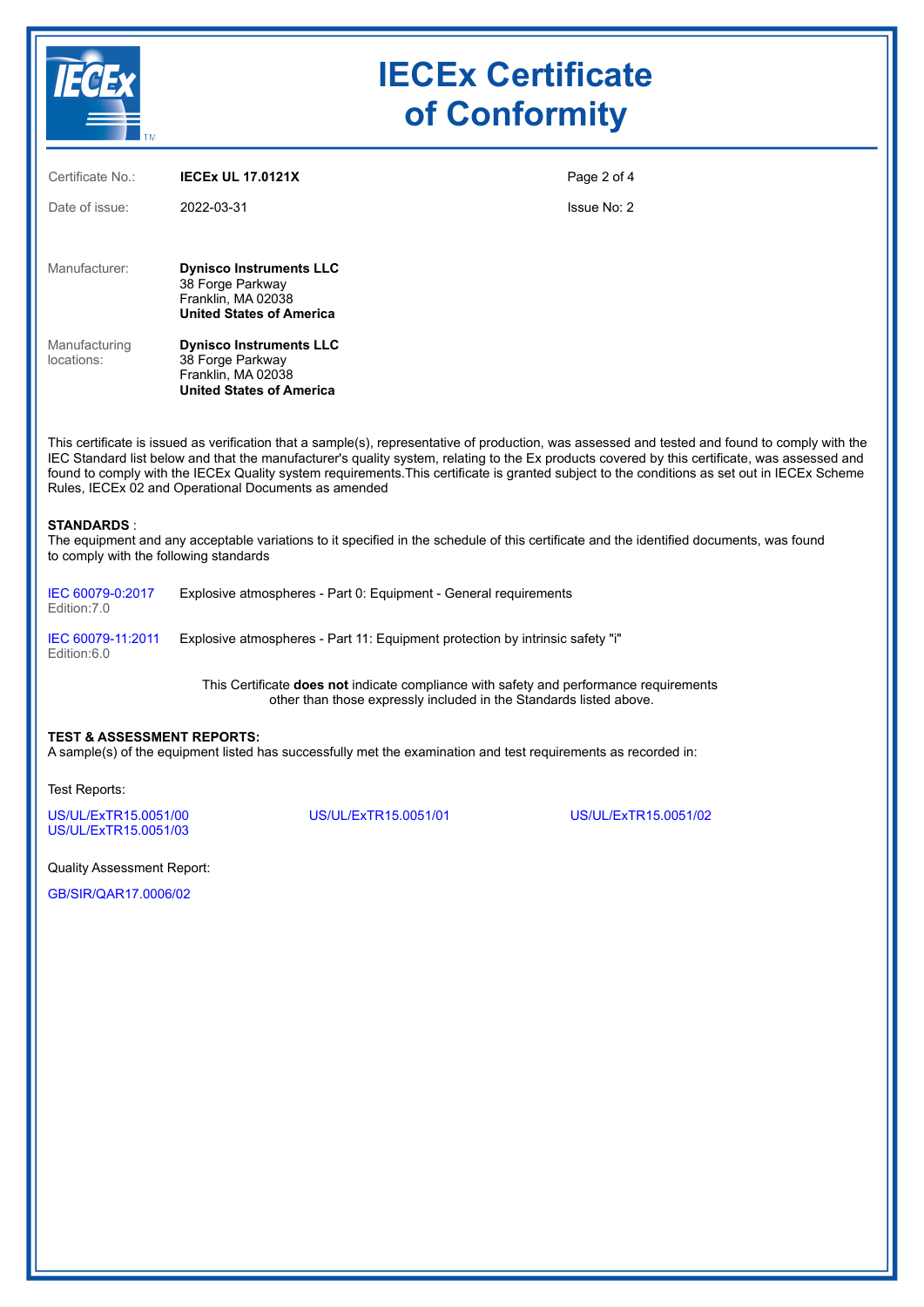

## **IECEx Certificate of Conformity**

Certificate No.: **IECEx UL 17.0121X**

Date of issue: 2022-03-31

Page 3 of 4

Issue No: 2

#### **EQUIPMENT:**

Equipment and systems covered by this Certificate are as follows:

The Vertex is a pressure and temperature transmitter intended for use in process control applications. The transmitter is comprised of four main sections: Sensor Snout Assembly, Transition Electronics, Flex/Rigid Assembly, Main Electronics. The Sensor Snout Assembly consists of the process connection and sensor, various different assemblies may be used. The Transition Electronics consists of two circuit boards, the 8- Pin Bridge Board and Interconnect Board. The Flex/Rigid Assembly consists of no circuit boards or one circuit board (depending on model), the Flex PCB. The Main Electronic consists of three or four circuit boards (depending on model) fully encapsulated, the Digital Board, Analog Board, 2nd 4-20mA Board (Optional), and either ATEX IS Conduit Connector Board or 8-Pin Connector Board with HALLS or 6-Pin Connector Board with HALLS or 6-Pin Connector Board with push buttons (PB).

The Vertex sensor can be connected to a maximum process temperature of up to 400°C. The ambient temperature range, maximum process temperature, and exposed process connection length are described in Drawing No. 000612.

The Vertex is connected to up to three intrinsically safe circuits supplied from associated apparatus; Pressure (which also provides main power), Temperature (optional), and Customer T/C (optional). Connection to the Vertex for Pressure and Temperature is made via miniature bayonet (PT 26482 Series 1) or miniature threaded (PC Series) connector or conduit with 3 or 5 wire. Connection to the Vertex for Customer T/C is made via a pigtail connection. The Vertex Series of Sensors have Entity Parameters as described in Drawing No. 000612.

#### **Please see Annex for additional information.**

#### **SPECIFIC CONDITIONS OF USE: YES as shown below:**

- The Transmitter is not capable of withstanding a 500V RMS AC dielectric strength test.
- Vertex Models with an aluminum main electronics enclosure (Electrical Connection Codes "\*\*N") shall be installed in such a way that sparking as a result of impact or friction between aluminum and steel is excluded.
- The device is intended for different ambient temperatures and process temperature connections as detailed in Drawing No. 000612.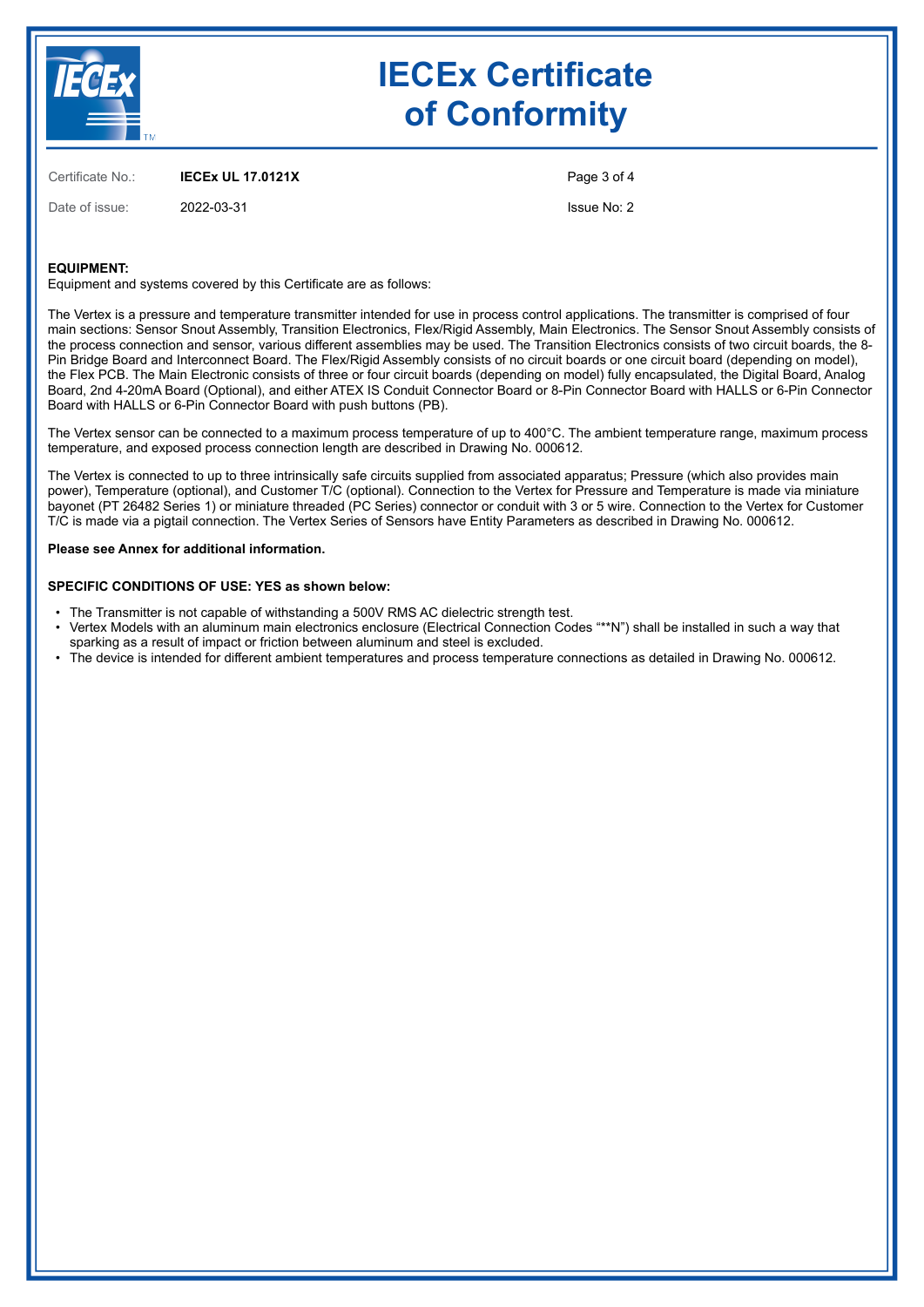

## **IECEx Certificate of Conformity**

Certificate No.: **IECEx UL 17.0121X**

Date of issue: 2022-03-31

Page 4 of 4

Issue No: 2

**DETAILS OF CERTIFICATE CHANGES (for issues 1 and above)**

Issue 1: Updated Notified Body number on label marking.

Issue 2: Devices were evaluated to the latest edition of the 60079-0 standard.

**Annex:**

[Annex to IECEx UL 17.0121X Issue 2.pdf](https://www.iecex-certs.com/#/deliverables/CERT/58400/view)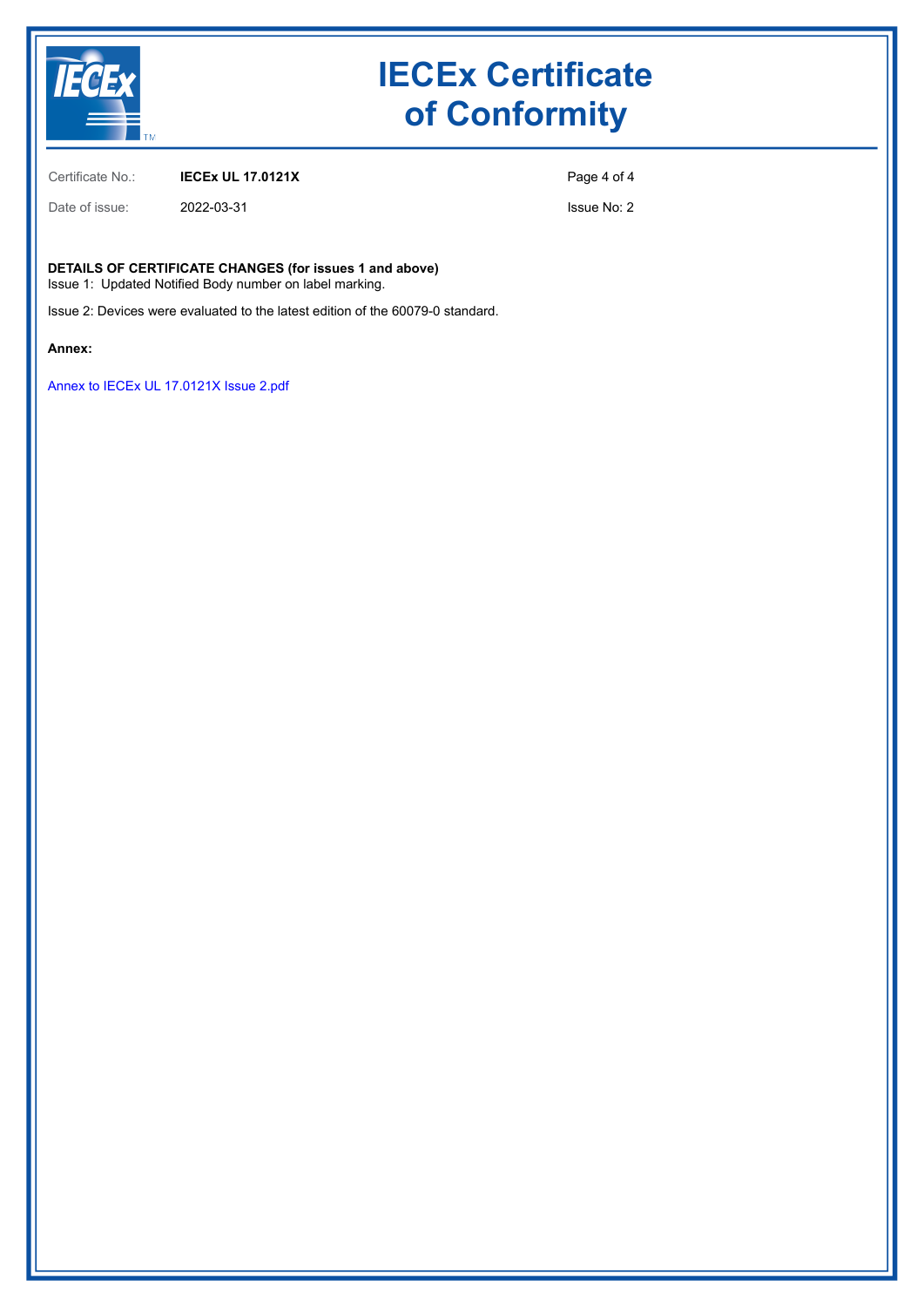

# **IECEx Certificate of Conformity**

Certificate No.: IECEx UL 17.0121X

Issue No.: 2 Page 1 of 2

### **TYPE DESIGNATION**

The Vertex Series of Sensors has the following nomenclature:

Vertex Part Nos. VERT-A-a-b-c-d-e-B-C-D-E-F-f

- A MA4 4-20mA Pressure only<br>MPT 4-20mA Pressure and 4-20mA Pressure and Temperature
- a \*\*\* Accuracy b \*\*\* Digital Communication c \*\*\* Unit of Measure d \*\*\* Range of Pressure e \*\*\* Process connection B 6PN Connector PT02A-10-6P<br>6PW Connector PTIH-10-6P 6PW Connector PTIH-10-6P 8CN Connector PC02A-12-8P<br>8CW Connector PCIH-12-8P 8CW Connector PCIH-12-8P<br>8PN Connector PT02A-12-8 8PN Connector PT02A-12-8P<br>8PW Connector PTIH-12-8P 8PW Connector PTIH-12-8P<br>3<sup>\*</sup>C Conduit fitting with 3 wire 3\*C Conduit fitting with 3 wire cable ≤ 100 ft. cable length 5\*C Conduit fitting with 5 wire cable ≤ 100 ft. cable length Conduit fitting with 5 wire cable  $\leq 100$  ft. cable length C \*\*\* Snout Length ≤ 36in. and Extension Length ≤ 36in. D \*\*\* Flex Length ≤ 72 in. E NTR No temperature sensor TC\* T/C with flex pigtail F ISE Intrinsically Safe ATEX ISI Intrinsically Safe IECEx ISK Intrinsically Safe UKEx f \*\*\*\*\*\*\* Option Codes

"\*" Represents any letter, number, or character.

### **PARAMETERS RELATING TO THE SAFETY**

 $Ui = 30V$